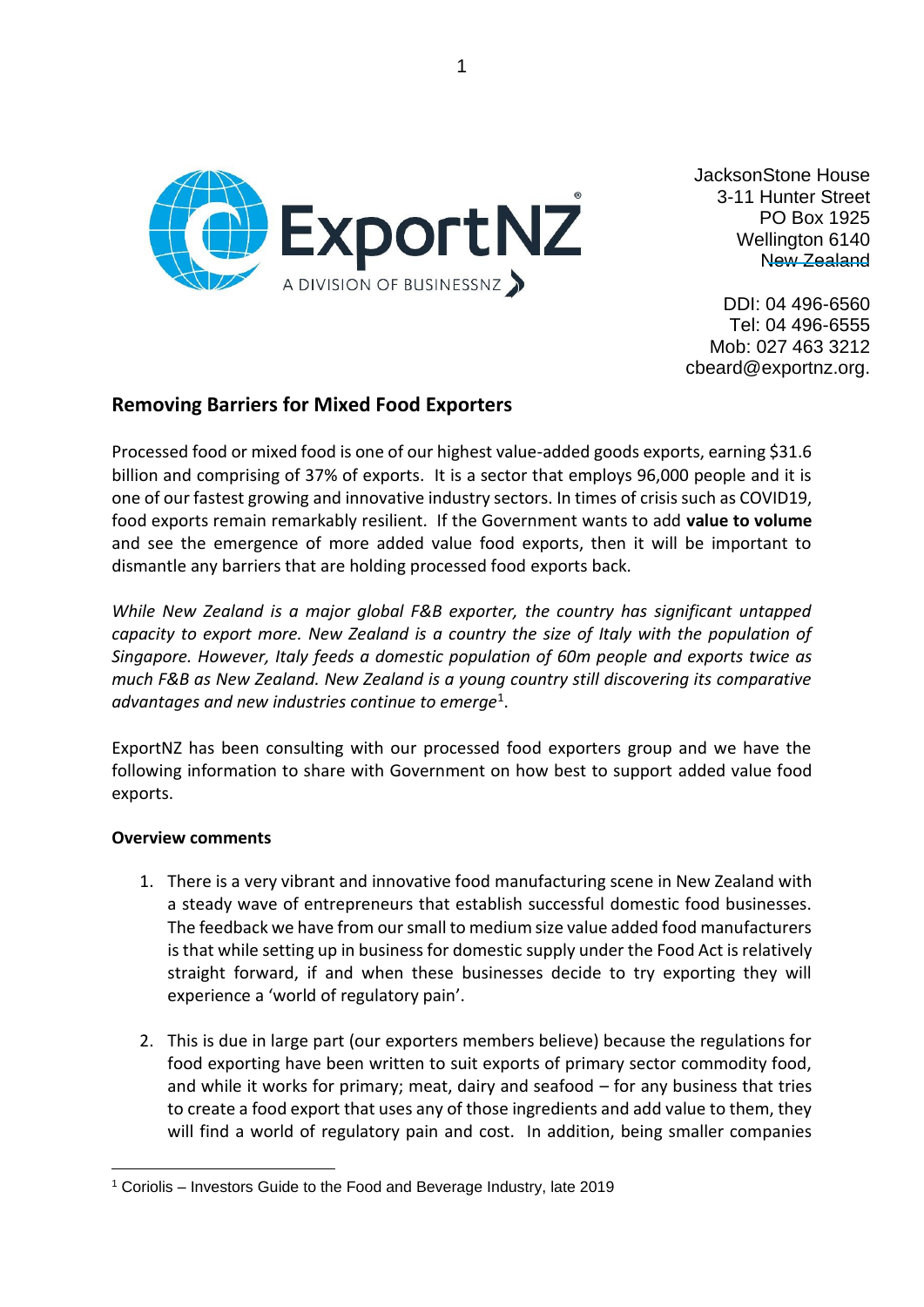than the larger commodity exporters, if they are required to co-invest for things like market access or to get regulatory attention, they are never prioritised in a model that makes those decisions on the basis of the value of the sector. Meat or dairy or horticulture which are doing large volume and value as sectors, will always trump the diversity of SME added value exporters. The cost recovery model used by MPI does not work for SME added value exporters.

3. We would like to emphasise that we are totally in support of our primary; meat, dairy and horticultural exporters and we think on balance that MPI does a very good job supporting them, it is just that we would like to see more support for the mixed food exporters, that apart from a few large exceptions are small to medium size firms. We also note that when the Government negotiates Free Trade Agreements (FTA's), those negotiations happen through the lens of the large food exporters as well, which is why what works for a primary meat exporter, can end up being a barrier for a mixed food exporter. For example, NZ's FTA with Thailand says meat must not have been slaughtered for more than a year prior to being presented at the Thai border. This requirement directly impacts one of our mixed food, value add producers. Veal is only slaughtered once a year and stock made from veal has a long shelf life (typically up to 3 years). Because of an agreed restriction not based on any scientific principles, veal stock cannot routinely or easily be exported to Thailand. This simple inclusion during market access negotiations, that most likely has minimal impact on any Primary Meat Producer, has become a significant barrier to trade for the mixed food producer.

## **Examples of barriers and costs**

- 4. The Animal Products Act written for a 1970's style meat processing plant with big volume through-put, with an assumption that for export processing a vet would be on site to oversee the process. That then translates into industry codes of practice (written for meat or dairy companies) and in turn translates into Overseas Market Access Rules (OMAR's) that impose regulations that are sound for a large slaughterhouse. However, on a small mixed food producer that receives its animal products as prepped meat, regulations that do not manage the risks associated with process foods are just 'cost plus'. So a processed food exporter that buys in the meat/bones from a meat company in New Zealand and exports to the US – is also required to have MPI supervision on site to watch the frozen plastic bag of a meat containing processed food, being put into a box because that is a "process" and if this process occurred on a different day to the cooking of the product that would incur a second visit. This is despite the meat coming from an approved and audited meat processing facility. The cost of an MPI market access visit at a meat processing plant with big volume is negligible, the cost to a SME at \$176 per hour is significant, and for no sensible food safety related reason.
- 5. A market access visit by MPI staff costs time and a half on a Saturday morning and double time on a Saturday afternoon & Sunday. The consequence is that a market access visit that could take as little as 15 minutes could be billed out at \$528, an effective hourly rate of over \$1000. To avoid such charges a mixed food business must schedule their export production to fit into standard office hours. This is possible if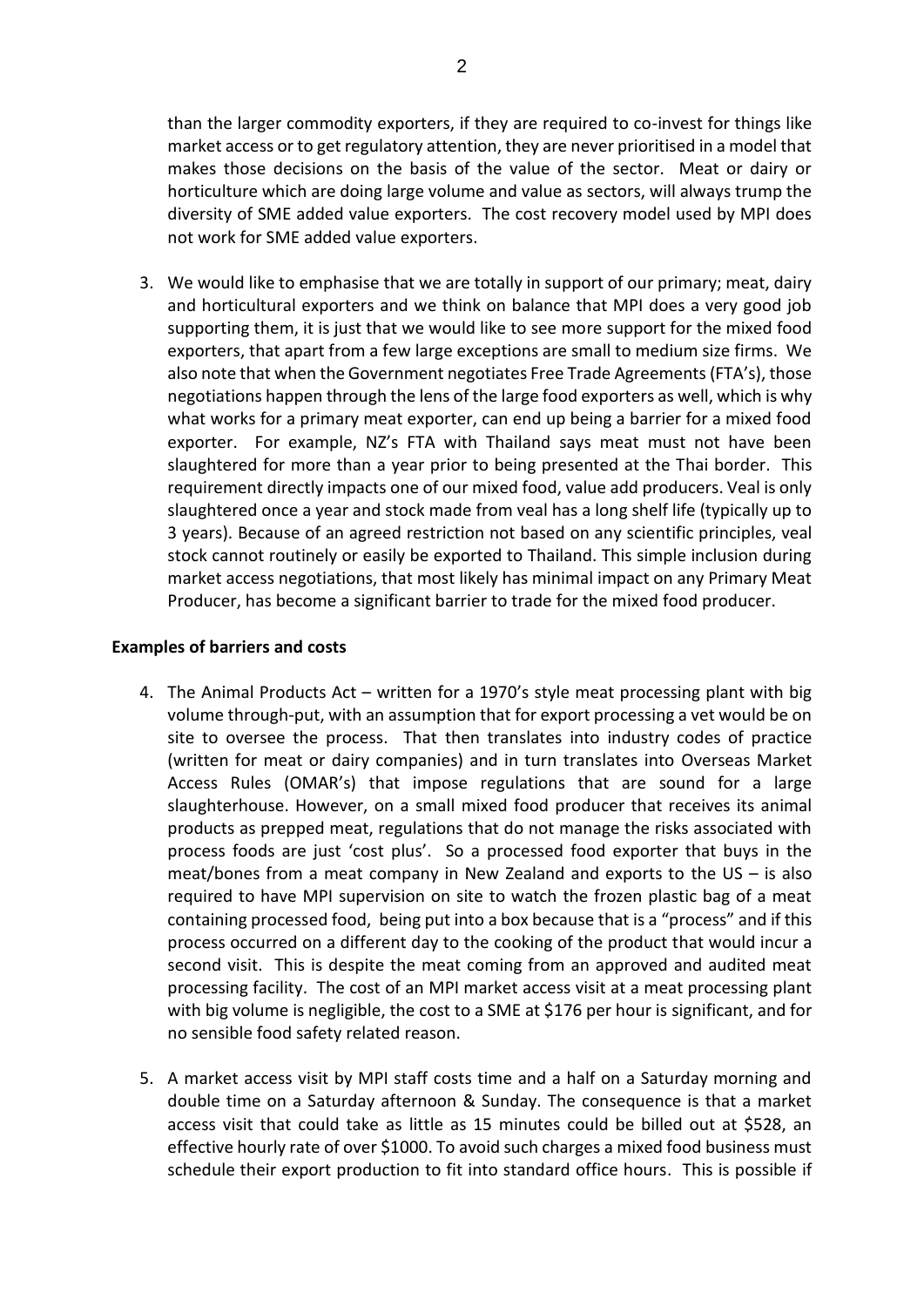export requiring this type of MPI supervision remains a small part of overall production but is a significant barrier when moving from having trivial export volumes to having a significant export workload. Effectively the consequence of the cost of the recovery model implemented by MPI is to supress businesses moving the export part of their business from small volume to more significant proportion of their overall business.

- 6. If a mixed food manufacturer wants to significantly change it processes, it is considered a significant amendment to the Risk Management Plan (RMP) and kicks off a whole process similar to getting a building consent, with an independent MPI approved evaluator approving the changes to the RMP. Once the independent evaluator has recommended the changes to the RMP be approved, MPI must accept the evaluators recommendation to approve the change to the RMP During the time between the evaluator's recommendation to approve the change in the RMP and MPI approving the RMP any product made must be burned or buried – it cannot be sold. The time for MPI approving the evaluators recommendation can be up to 20 working days. The evaluator is an individual approved by MPI to judge RMP changes as safe (and some are MPI employees), so why don't they just trust these individuals to make the decision in the first place or at least allow product to be held for sale pending MPI approval?
- 7. Often a food exporters customer in an overseas market wants some sort of assurance that the food meets the regulatory requirements of the country it is made in. MPI will sign off on an RMP but consider that a Government to Government assurance only. An RMP is of no use to the processed food exporters customer. It would be better if MPI called them Food Safety Plans (which is what they are) as that would resonate better with customers in overseas markets. A food safety certificate for customers would be hugely beneficial for exporters not just a market access certificate – which is what they get now.
- 8. RMP audits for honey/bee product premises are has been increased from annual to a 6-monthly audit. Many honey producers only use an RMP for bulk storage. The honey is processed by someone else's RMP and sent in sealed drums for storage in 20 and 40ft containers. This is a very low risk food product, stored in a very low risk situation. One Exporter described that what used be an annual face to face audit costing less than \$500 has now doubled in frequency and grown to a cost of \$1284 + GST per visit or \$2568 + GST per annum excluding exporter preparation and attendance time.
- 9. Similar but different rules for meat and dairy sectors cause headaches for processed food manufacturers that use both meat and dairy as an input into their finished valueadded product. For example, you need a HACCP qualification to manage the RMP for a plant producing meat products. The meat regulations do not recognise the equivalent dairy qualification, even though HACPP principles are not industry specific. So a suitable qualified food safety expert moving from a dairy back ground to a mixed food plant producing meat products, does have to complete additional training (approximate \$750), because the dairy and meat regulations have been developed in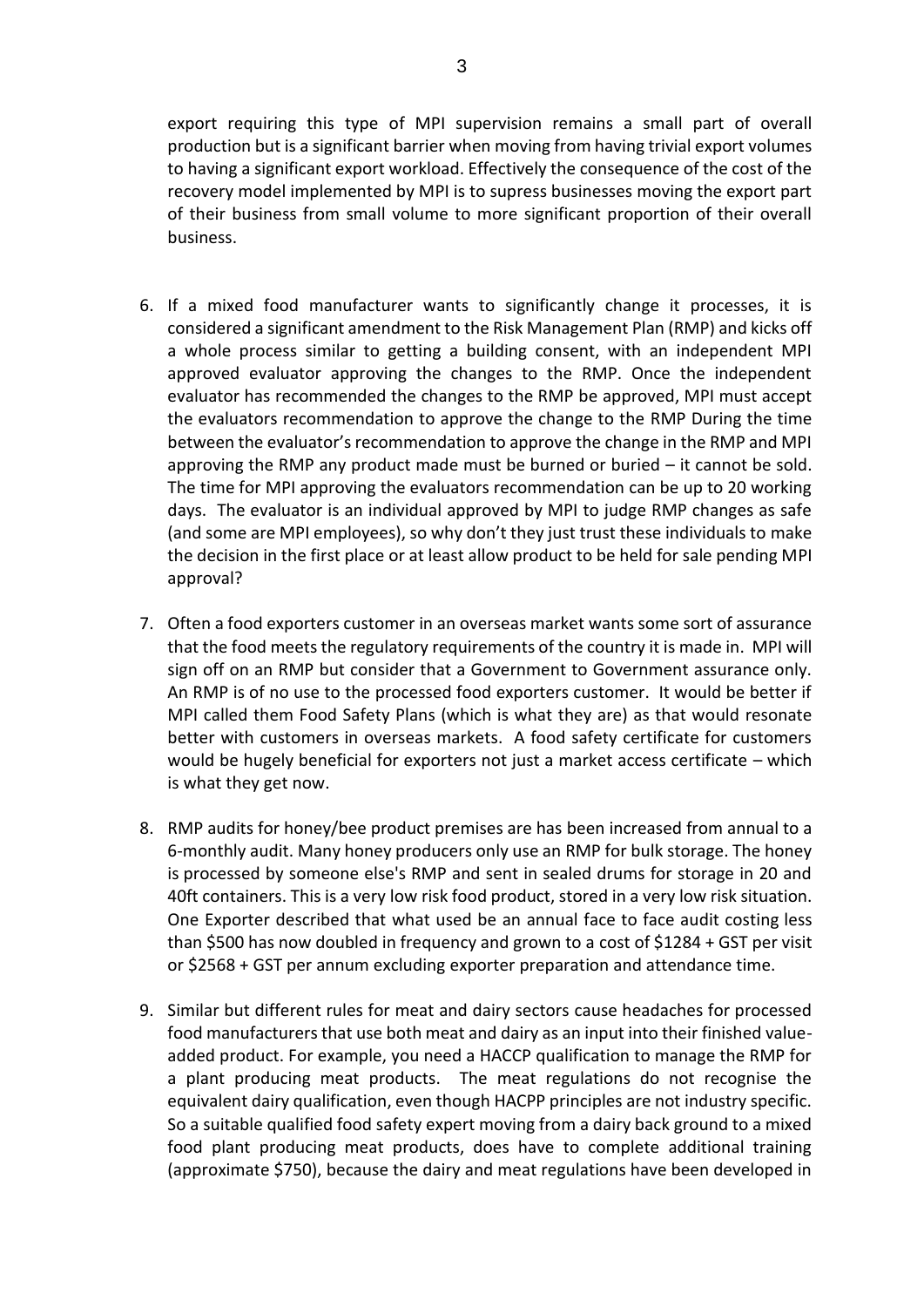silos, independent of each other, and with no awareness of mixed food operations that encompass both dairy and meat processing. The value in this is?

- 10. A processed or mixed food exporter needs to understand and know about the regulations for meat, dairy, seafood and be across all the OMAR updates – which is a big job for a small to medium enterprise (SME). The job of being informed enough to comply is made more difficult by the fragmentation of regulation and advice across several MPI document's, a good example of this is advice on exporting to a particular country is held in the OMARS and FYI's. It would be significantly easier for the wouldbe exporter if this advice was consolidated in the OMAR only.
- 11. Sometimes the exporter is aware of the latest OMAR from a country and MPI is not. MPI have a history of being slow to update the documented OMAR after being informed of changes by the exporting company. The consequence of this is there can be a disconnect between what is allowed and required by the importing country and the MPI staff that issue health certification. This lack of correct and updated information has caused MPI to refuse to issue health certificates which leads to delays to the export order being dispatched, until such time as MPI update their information. A current example of this that the Taiwan OMAR has remained incorrect and not updated since MPI market access agreed that the OMAR should be changed on 29 November 2017, yet in June 2020 the best commitment to this change (a change requiring no input from Taiwan) is that the OMAR will be updated in the next (unspecified ) OMAR update. It should be noted that failure to update OMAR's causes a late delivery to a customer resulting in a negative customer experience that all businesses want to avoid.
- 12. The MPI crackdown on third party logistic and freight forwarder companies assisting companies in the export E-commerce space, has caused major disruption for many businesses. An example of this is from August 2019 when MPI cracked down on freight forwarders especially those sending to China in small parcels. There was no prior communication or follow up communication to the wider honey industry of MPI's actions or the reasons action was taken and what needed to be done to restore compliance. MPI were unaware of a Cross Border E-Commerce regulation that allowed smaller consignments into China.
- 13. E-certs can cause issues. It is difficult to ensure that your e-cert sticks with the product through the supply chain. If a truck driver fails on the paperwork, despite giving assurances, clients are let down and product is wasted. This can be hugely costly and can cause reputational damage.
- 14. Exporters that operate both in New Zealand and Australia say that Australia is more pro-active in support of its processed food exporters. The Animal Products Act is very much aimed at the primary sector and has almost no relevance to mixed food exporters.
- 15. Up to 10 percent of the product cost can be compliance costs for mixed food exporters based on the experience at some mixed food processors.